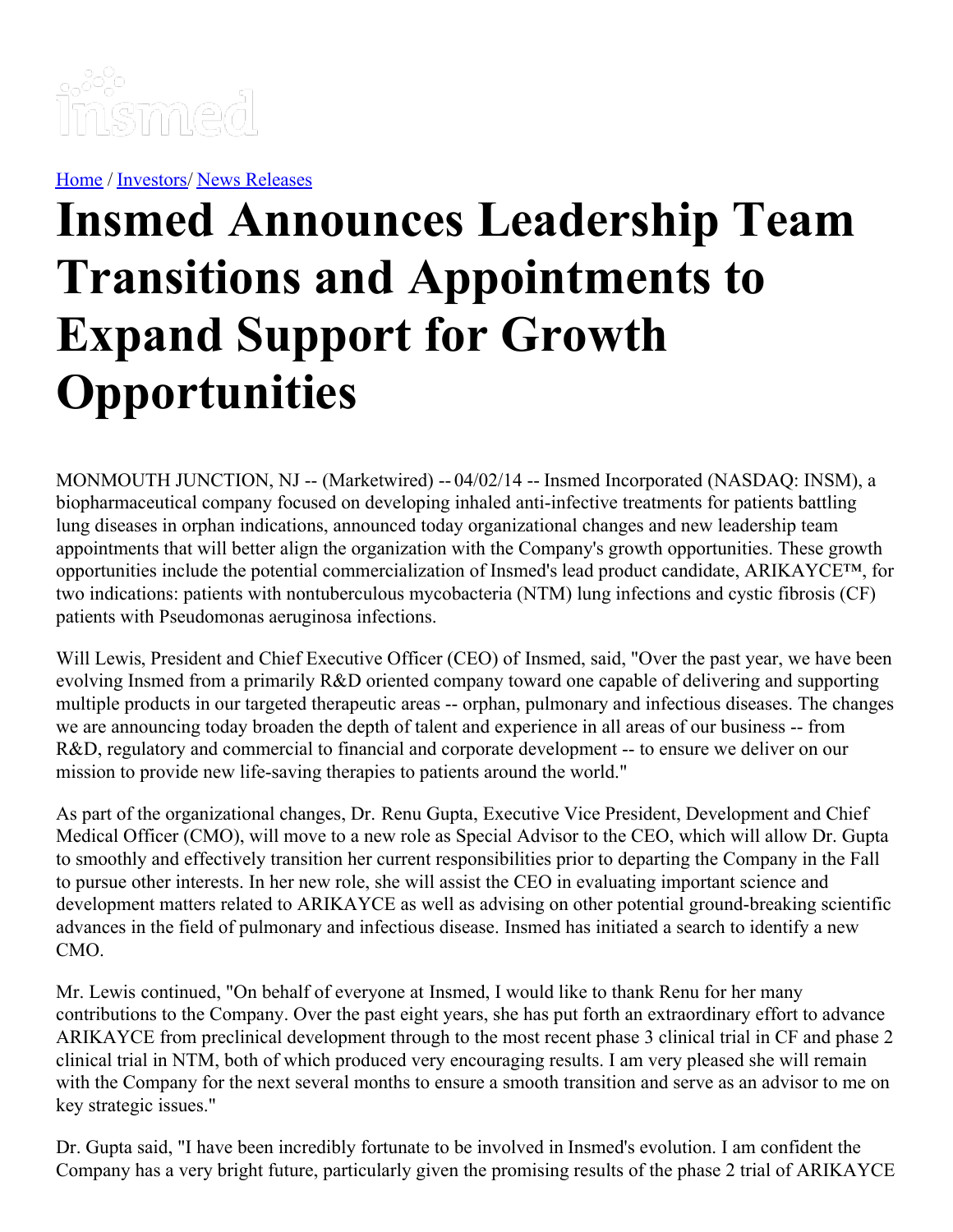in NTM. I look forward to continuing to advise Will over the next several months and to ensuring a smooth transition before moving on to the next chapter of my professional career."

Senior Leadership Team Changes and Appointments

- Wes Kaupinen, who has served as Vice President of Corporate Development and Commercialization since he joined Insmed in August 2013, will now report directly to Mr. Lewis. Mr. Kaupinen is focused on identifying commercial stage and other opportunities that strengthen the future growth profile of Insmed in orphan, pulmonary and infectious diseases.
- John Goll has joined as Vice President, Corporate Controller, reporting to Andy Drechsler, Chief Financial Officer. Mr. Goll brings over 20 years of senior-level financial and accounting experience in the global pharmaceutical industry, including at multi-product, revenue-generating companies. Previously, Mr. Goll worked at Warner Chilcott plc, a publicly traded global specialty pharmaceuticals company (acquired by Actavis plc in October 2013) where he was Vice President, Corporate Controller.
- Drayton Wise has joined as Senior Director of Commercial Operations reporting to Matthew Pauls, Chief Commercial Officer. He will focus on the design and build-out of key parts of the Company's commercial infrastructure. Previously, Mr. Wise worked at Novartis, where he led the U.S. sales launch of the TOBI Podhaler, Novartis' leading product for the treatment of CF.
- Jill Dolgin has joined as Senior Director of Patient Advocacy and Public Policy, reporting to Mr. Pauls. With over 14 years of experience in patient advocacy, she will be responsible for developing relationships with advocates, professional organizations, policy makers, and for building a patient advocacy and policy team. Most recently, Ms. Dolgin worked at Onyx Pharmaceuticals where she built the advocacy and professional affairs function.
- Kevin McDermott has joined as Head of Global Market Access, reporting to Mr. Pauls. He will be responsible for building a global market access team, developing pricing strategies, creating a strong pharmacoeconomic foundation, and securing market access. Mr. McDermott has over 14 years of senior leadership in market access, and he most recently directed the Managed Markets team at Aptalis Pharmaceuticals.
- Kevin Schutz has joined as Senior Director, Regulatory Affairs, reporting to Peggy Berry, Vice President of Regulatory Affairs. Most recently, Mr. Schutz worked at Antares Pharma, where he focused on regulatory strategy for the launch of their first self-commercialized product. He was previously Director of Regulatory Affairs at Amarin Corporation, where he led the company's preparation and response to the U.S. Food and Drug Administration'sEndocrinologic and Metabolic Drugs Advisory Committee.

"I am confident we are building an executive team with the breadth and depth of expertise and experience needed to accomplish our ambitious goal of creating a best-in-class biopharmaceutical company," said Mr. Lewis.

## About Insmed

Insmed Incorporated is a biopharmaceutical company dedicated to improving the lives of patients battling serious lung diseases. Insmed is focused on the development and commercialization of ARIKAYCE, or liposomal amikacin for inhalation, for at least two identified orphan patient populations: patients with nontuberculous mycobacteria (NTM) lung infections and cystic fibrosis (CF) patients